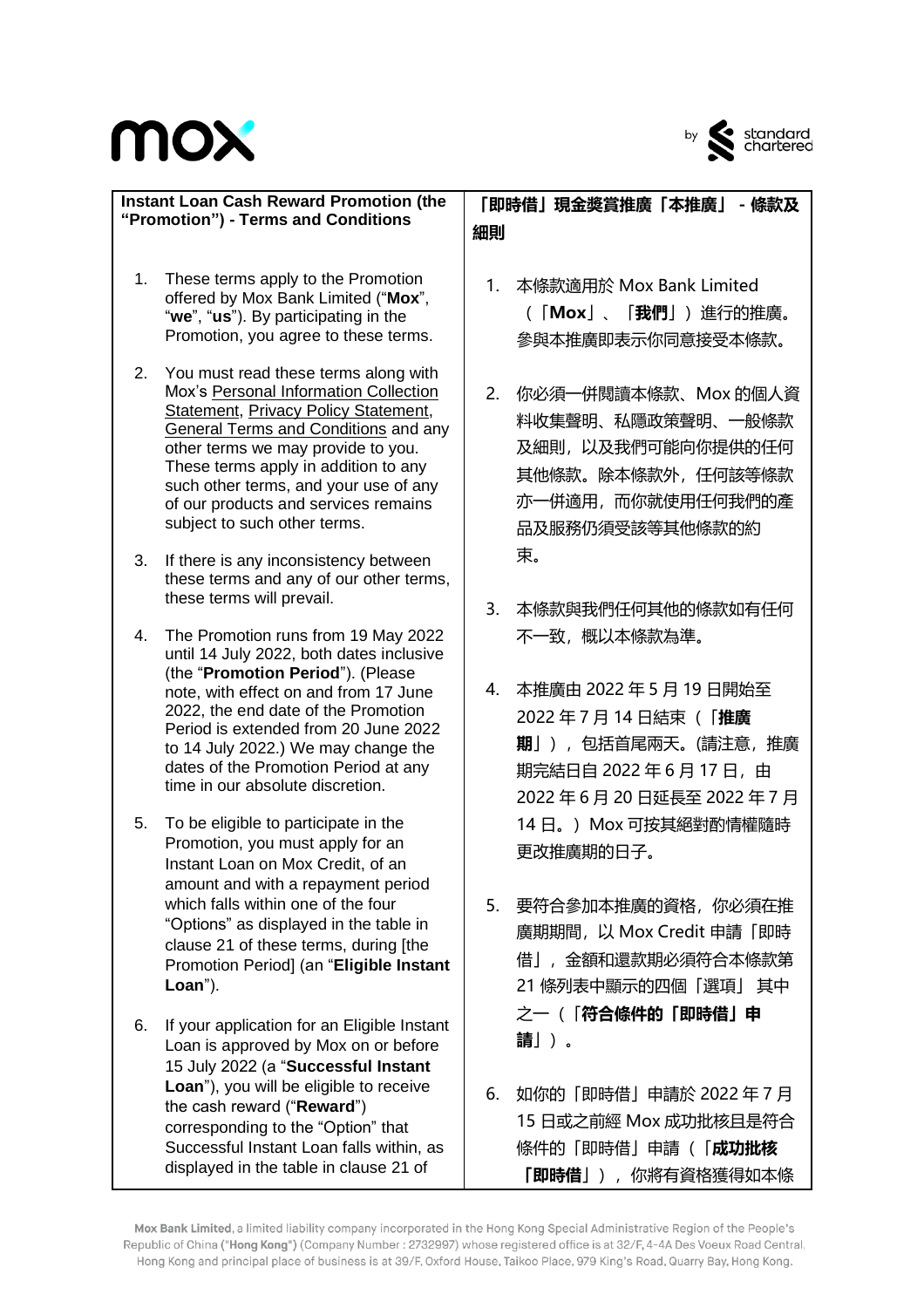

by standard<br>chartered

#### these terms.

Instant Loan applications are ultimately determined by Mox in its absolute discretion based on Instant Loan application records held by Mox (which are final and conclusive in case of any discrepancy).

- 7. Mox will credit the Reward to your Mox Account on or before 31 August 2022. Mox retains a discretion as to whether to credit a Reward to your Mox Account.
- 8. You can only participate in the Promotion once and receive one Reward. During the Promotion Period, if you have been selected by Mox and received an invitation email or push notification by Mox – inviting you to participate in another Instant Loan promotion, your participation in such promotion cannot be combined with the Promotion.
- 9. Neither your participation in the Promotion nor your eligibility to receive the Reward may be transferred or assigned to any other person or exchanged or converted into any other benefit or right.
- 10. You are eligible for the Reward only if:
	- (a) you hold a valid Mox Account in your name when Mox attempts to pay the Reward, with that Mox Account not having been suspended or closed by you or Mox or in arrears or default;
	- (b) your Successful Instant Loan is still valid and active and has not been repaid or closed when Mox attempts to pay the Reward; and
	- (c) you meet any additional requirements communicated by Mox.
- 11. Subject to these terms, including satisfaction of any other requirements

款第 21 條列表所示與成功批核「即時 借」所在的「選項」相對應的現金奬賞 (「**奬賞**」)。

「即時借」申請由 Mox 根據其持有的 「即時借」申請紀錄(如有任何差異, 以 Mox 的紀錄為準)按其絕對酌情權 而作出最終決定。

- 7. Mox 將於 2022 年 8 月 31 日或之前把 奬賞存入你的 Mox 戶口內。Mox 保留 全權酌情決定是否將奬賞存入你的 Mox 戶口。
- 8. 你只可參加本推廣 1 次及獲得奬賞 1 次。於推廣期内,如你被 Mox 選中並 收到一封由 Mox 發出的邀請電郵或推 送通知 – 邀請你參與另一「即時借」推 廣,你不得在參與該推廣的同時獲得本 推廣的優惠。
- 9. 你不得將本推廣的參與資格或獲得獎賞 的資格轉讓或分配給任何其他人,或交 換或轉換作其他利益或權利。
- 10. 你只有在以下情況才有資格獲得獎賞:
	- (a) 如在 Mox 試圖發放奬賞之時,你持 有一個有效並以自己名義開立且並 非處於被你或 Mox 暫停或終止或在 後備或默認的狀態的 Mox 戶口;
	- (b) 你的成功批核「即時借」仍然有效 和活躍,並且你的「即時借」貸款 在 Mox 試圖發放奬賞之時未有償還 或關閉;及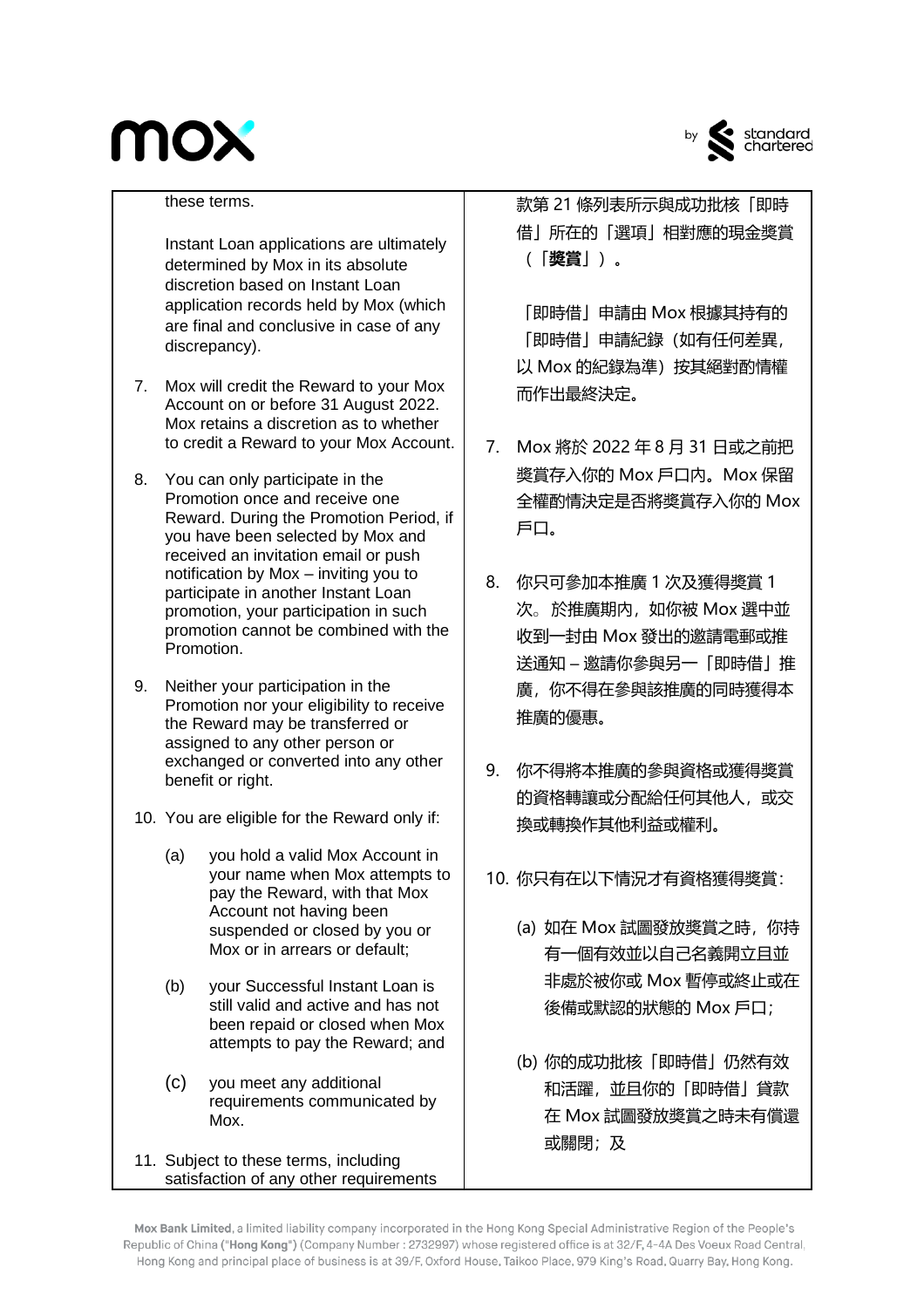

specified by Mox in connection with the Promotion, Mox will continue to pay you the Reward after the Promotion Period has ended.

- 12. Mox reserves the right at any time, without notice or reason and in its sole discretion, to:
	- (a) change, modify, suspend or terminate the Promotion or these terms (including the Reward and its monetary value);
	- (b) refuse to offer or distribute the Reward to you for any reason Mox deems appropriate; and
	- (c) make any decision in connection with the Promotion (including to refuse or suspend your participation in the Promotion or determine whether the Promotion can or cannot be combined with any other offer or promotion).

Any such decision shall be conclusive and binding on you.

- 13. If any dispute arises in connection with the Promotion, Mox's decision is final.
- **14. To the extent permitted by laws and regulations:**
	- **(a) Mox, its affiliates and shareholders shall not be responsible for any loss suffered by you; and**
	- **(b) you shall release Mox, its affiliates and shareholders from all actions, proceedings and claims which may be brought by or against Mox, its affiliates or shareholders,**

**arising from or in connection with your participation in the Promotion (including any decision not to offer or distribute to you, or your failure to receive, the Reward) or these terms,** 

(c) 你符合 Mox 的其他附加要求。

- 11. 受制於本條款,包括 Mox 指定的與本 推廣相關的任何其他要求,Mox 會在推 廣期結束後繼續向你發放奬賞。
- 12. Mox 保留全權酌情決定,在隨時而無需 通知或解釋的情況下:
	- (a) 更改、修訂、暫停或終止本推廣或 其條款(包括奬賞及其現金價 值);
	- (b) 根據任何 Mox 認為適當的理由, 拒 絕向你提供或發放奬賞;及
	- (c) 做出與本推廣相關的任何決定(包 括拒絕或暫停你的參加資格或决定 本推廣是否可與其他 Mox 優惠或推 廣結合使用)。

任何此等決定均該視為最終決定並對你 具有約束力。

- 13. 如有任何有關本推廣的爭議, Mox 保留 最終決定權。
- 14. **在法律及法規允許的範圍內,就本條款 或你參與本推廣引起或相關之損失(包 括不向你提供獎賞的決定,或你未能收 取獎賞):**
	- **(a) Mox、其關聯公司及股東對你遭受 的任何損失不承擔任何責任;及**
	- **(b) 你須使 Mox、其關聯公司及股東 免於由 Mox、其關聯公司或股東**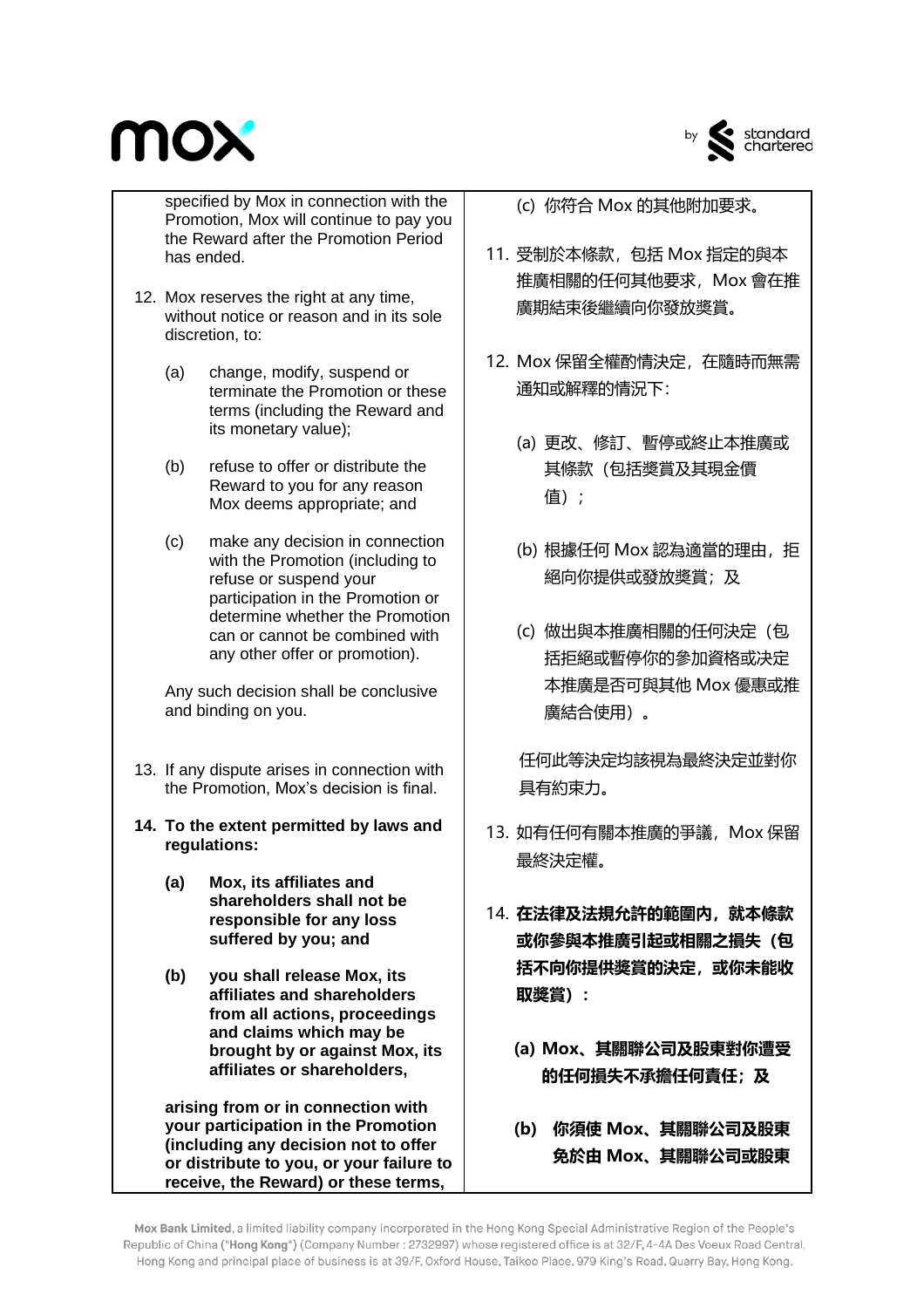

by standard<br>chartered

**unless any such loss is due to Mox's, its affiliates' or shareholders' gross negligence, fraud or wilful default and only to the extent such loss is reasonably foreseeable and has arisen directly and solely from such gross negligence, fraud or wilful default.** 

**This clause 14 continues after the termination of these terms or the expiry of the Promotion Period.**

- 15. The Promotion does not constitute any offer, invitation or recommendation to any person to enter into any transaction.
- 16. Nothing under these terms or the Promotion will deem, imply or suggest that a person or entity is acting as an agent or representative of Mox or otherwise soliciting business on behalf of Mox.
- 17. A person who is not a party to these terms has no rights to enforce or enjoy the benefit of any of their provisions under the Contracts (Rights of Third Parties) Ordinance (Cap. 623) other than as set out in these terms.
- 18. These terms are governed in all respects by and construed in accordance with the laws of the Hong Kong Special Administrative Region. The parties submit to the exclusive jurisdiction of the courts of the Hong Kong Special Administrative Region.
- 19. The English version prevails if there is any inconsistency between the English and Chinese versions of these terms.
- 20. To borrow or not to borrow? Borrow only if you can repay!

**提出或針對 Mox、其關聯公司或 股東的所有法律行動、法律程序及 索償**,

**惟就直接及純粹因 Mox、其關聯公司或 股東的嚴重疏忽、欺詐行為或故意失責 所引致的直接及合理可預見的損失除 外。**

**本第 14 條在本條款或本推廣期終止後繼 續有效。**

- 15. 本推廣優惠並不構成對任何人進行任何 交易的要約、邀請或推薦。
- 16. 本推廣優惠或本條款並未視作、暗示或 表示任何人或實體為 Mox 的代理或代 表,或以其他方式代表 Mox 招攬業 務 。
- 17. 並非本條款的協議一方人士無權按《合 約(第三者權利)條例》(香港法例第 623 章)執行本條款的任何條文, 或享 有本條款的任何條文下的利益,除本條 款另有列出外 。
- 18. 本條款在所有方面均受香港特別行政區 法律管限,並根據香港特別行政區法律 的詮釋。各方得受香港特別行政區法院 的專屬管轄權管轄。
- 19. 本條款的英文與中文版本如有任何不一 致,概以英文版本為準。

20. 借定唔借? 還得到先好借!